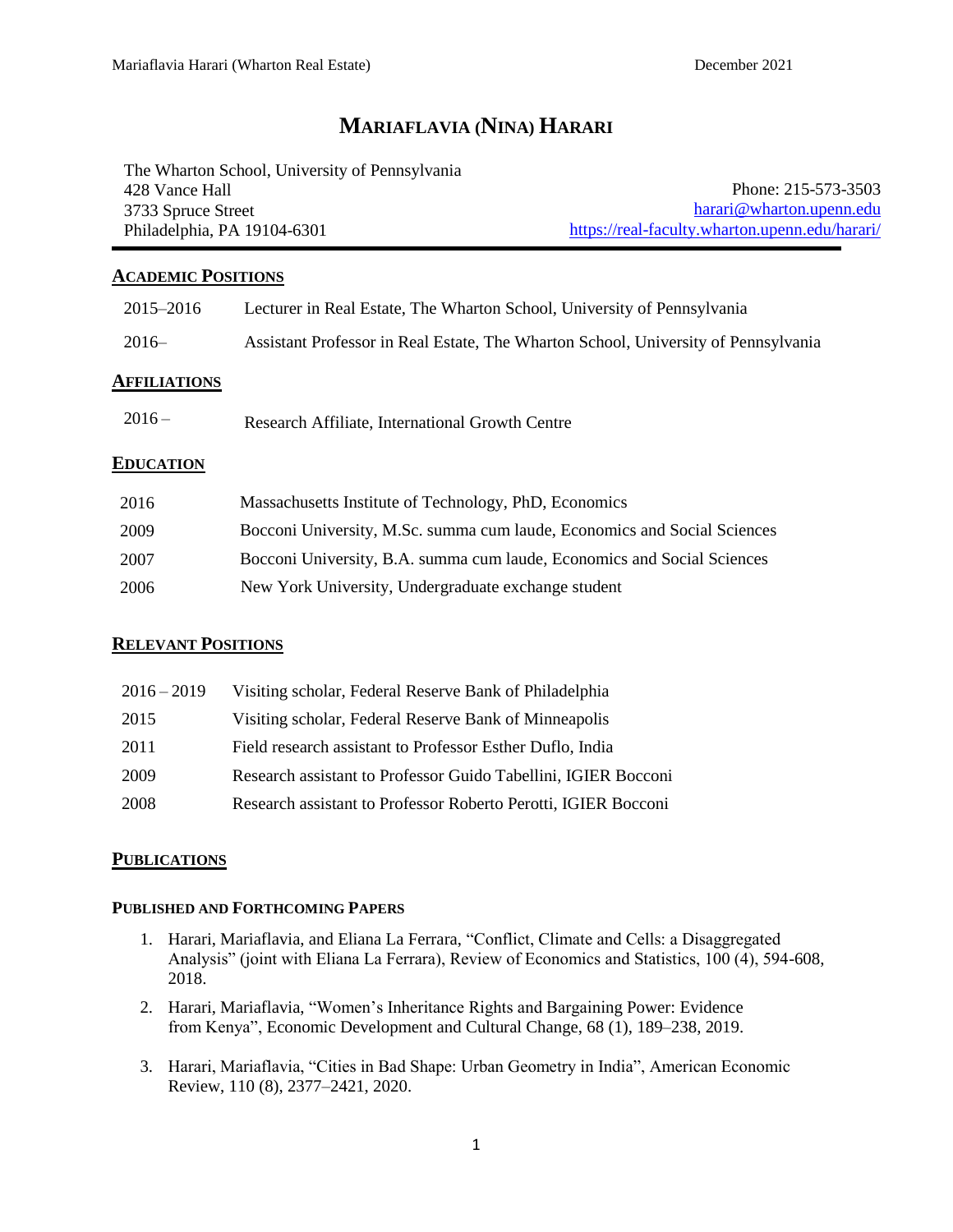#### **WORKING PAPERS**

4. Harari, Mariaflavia, and Maisy Wong, "Slum Upgrading and Long-run Urban Development: Evidence from Indonesia", 2021.

#### **BOOK CHAPTERS**

5. Harari, Mariaflavia and Guido Tabellini, "The Effect of Culture on the Functioning of Institutions: Evidence from European Regions", in Harrison, L. and E. Yasin, eds., "Culture Matters II: Focus on Russia", New York: Lexington Books, 2014.

#### **WORK IN PROGRESS**

"Historical Land Institutions and Urban Development: Evidence from Indonesia", with Maisy Wong.

"Mapping Out Property Rights and Informality in Indonesia", with Adil Ahsan and Maisy Wong.

"Public health investments and residential patterns in Brazil", with Marcella Alsan.

### **TEACHING**

| $2016-$    | Real Estate Investment: Analysis and Financing (Undergraduate and MBA,<br>Wharton)                                                            |
|------------|-----------------------------------------------------------------------------------------------------------------------------------------------|
| 2011, 2015 | Principles of Microeconomics (Undergraduate, MIT), Teaching assistant to Prof.<br>Jeffrey Harris                                              |
| 2014, 2015 | MIT edX The Challenges of Global Poverty (Undergraduate, MIT), Teaching assistant to Profs. Abhijit Banerjee and Esther Duflo                 |
| 2014       | Health Economics (Undergraduate, MIT), Teaching assistant to Prof. Jeffrey Harris                                                             |
| 2011, 2012 | Development Economics - Micro issues (Graduate, MIT), Teaching assistant to<br>Profs. Abhijit Banerjee, Esther Duflo, and Benjamin Olken      |
| 2012       | Introduction to Collective Choice and Political Economy (Graduate, MIT), Teaching<br>assistant to Profs. Eliana La Ferrara and Benjamin Olken |

#### **PROFESSIONAL ACTIVITIES**

#### **Invited Presentations:**

**2022 (scheduled):** RWI - Leibniz-Institut Essen Workshop on Causal Inference with Spatial Data (keynote speaker).

**2021:** University of Strathclyde, World Bank and George Washington University Workshop on Economic Effects and Policy Responses to Climate Change and Natural Disasters (discussant), Harvard Kenndy School Center for International Development seminar series, CREI Workshop on Geography, Trade and Growth, Barcelona.

**2020:** University of Syracuse, Online spatial and urban seminar, World Bank's Sustainable Development Practice Group Webinar series, Conference on Urban and Regional Economics (discussant).

**2019:** Inter-American Development Bank, UC Irvine, USC, 6th World Bank-GWU Urbanization and Poverty Reduction Conference (discussant).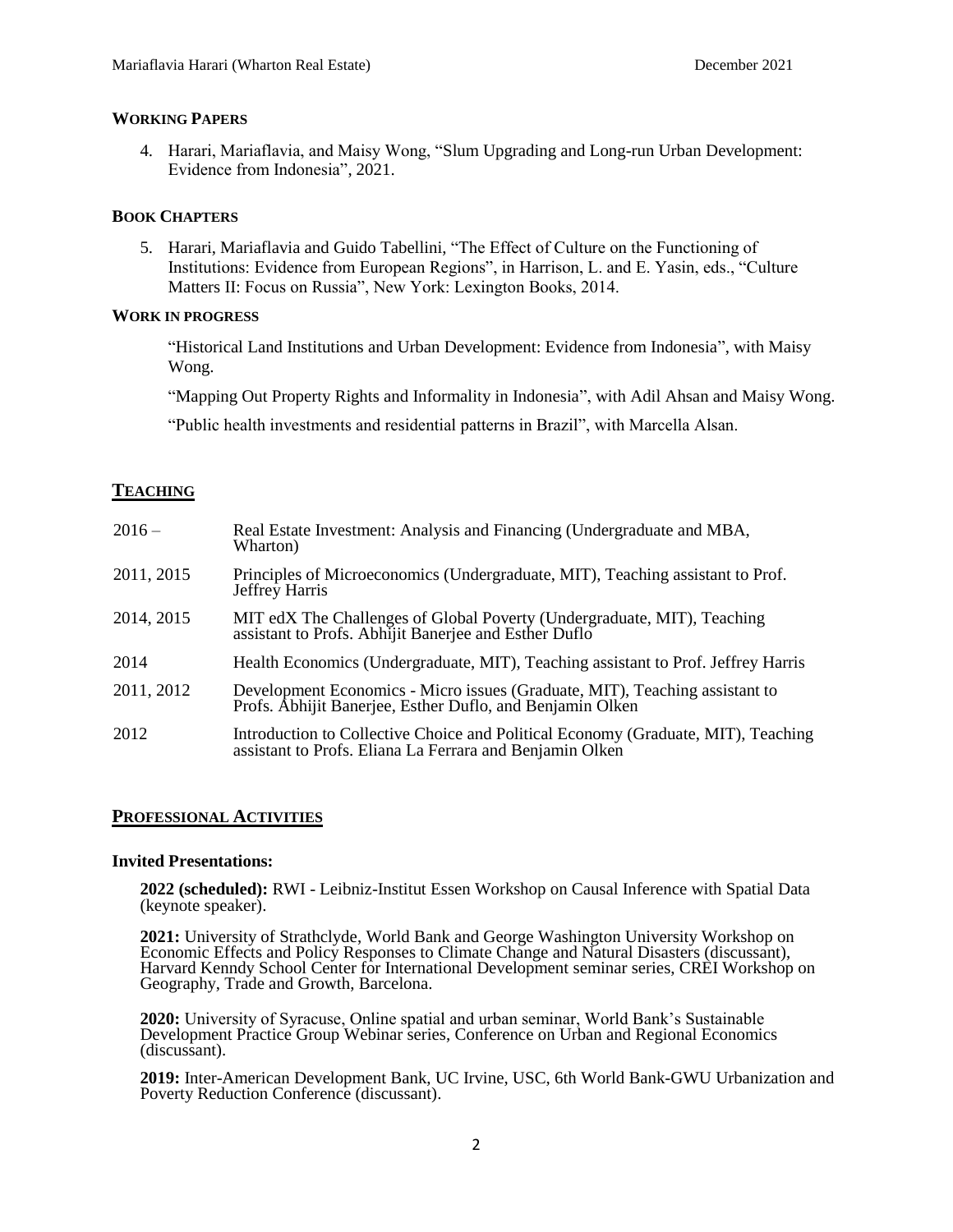**2018:** 13th Meeting of the Urban Economics Association in New York,

BREAD/CEPR/STICERD/TCD Conference on Development Economics, UC Berkeley Haas Real Estate Seminar, 5th World Bank-GWU Urbanization and Poverty Reduction Conference (discussant), Urban Economics Workshop at NBER Summer Institute (discussant), Society for Economic Dynamics Meeting in Mexico City, V Workshop on Urban Economics at IEB – Universitat de Barcelona, CIFAR Research Workshop - Smart Inclusive Cities in Banff, Alberta

**2017**: University of Delaware, Urban Economics Workshop at NBER Summer Institute, Stanford University, Cities and Development Conference at Harvard University, Authors' Workshop for the Flagship Study on Cities Productivity and Growth in Latin America and the Caribbean at The World Bank.

**2016:** Bocconi University, Central European University, Penn State University, IV Workshop on Urban Economics at IEB – Universitat de Barcelona, Barcelona GSE Summer Forum, CRED-PODER Summer School in Namur, CEMFI, Universitat Pompeu Fabra, Stockholm University, Stockholm School of Economics, Festival dell'Economia in Trento, Marron Institute at New York University, Cities and Regional Development Workshop at University of Toronto.

**2015:** 5th UniCredit Gender Economics workshop at Bocconi University, 10th Meeting of the Urban Economics Association in Portland, Urban Economics Workshop at NBER Summer Institute, IGC Cities Research Group Conference in London, Federal Reserve Bank of Minneapolis, Carey Business School at Johns Hopkins University, World Bank Research Division, University of Rochester, The Wharton School at University of Pennsylvania, Geography Department at London School of Economics, University of Zurich, Economics Department at London School of Economics, School of International and Public Affairs at Columbia University, University of Illinois at Urbana-Champaign.

**2014:** Northeast Universities Development Consortium Conference, Boston University.

**2013:** Northeast Universities Development Consortium Conference at Harvard University, 28th Annual Congress of the European Economic Association at University of Gothenburg (invited speaker).

**2012:** Boston Working Group on African Political Economy at MIT.

### **Referee:**

*American Economic Journal: Applied Economics, American Economic Review, American Economic Review: Insights, Annals of Regional Science, Econometrica, Economic Development and Cultural Change, Economic Inquiry, Environment and Planning., International Economic Review, Journal of Development Economics, Journal of Development Studies, Journal of Economic Behavior and Organization, Journal of Economic Geography, Journal of Housing Economics, Journal of Political Economy, Journal of Public Economics, Journal of the European Economic Association, Journal of Urban Economics, Oxford Economics Papers, Quarterly Journal of Economics, Review of Economic Studies, Review of Economics and Statistics, The Economic Journal, World Bank Economic Review.*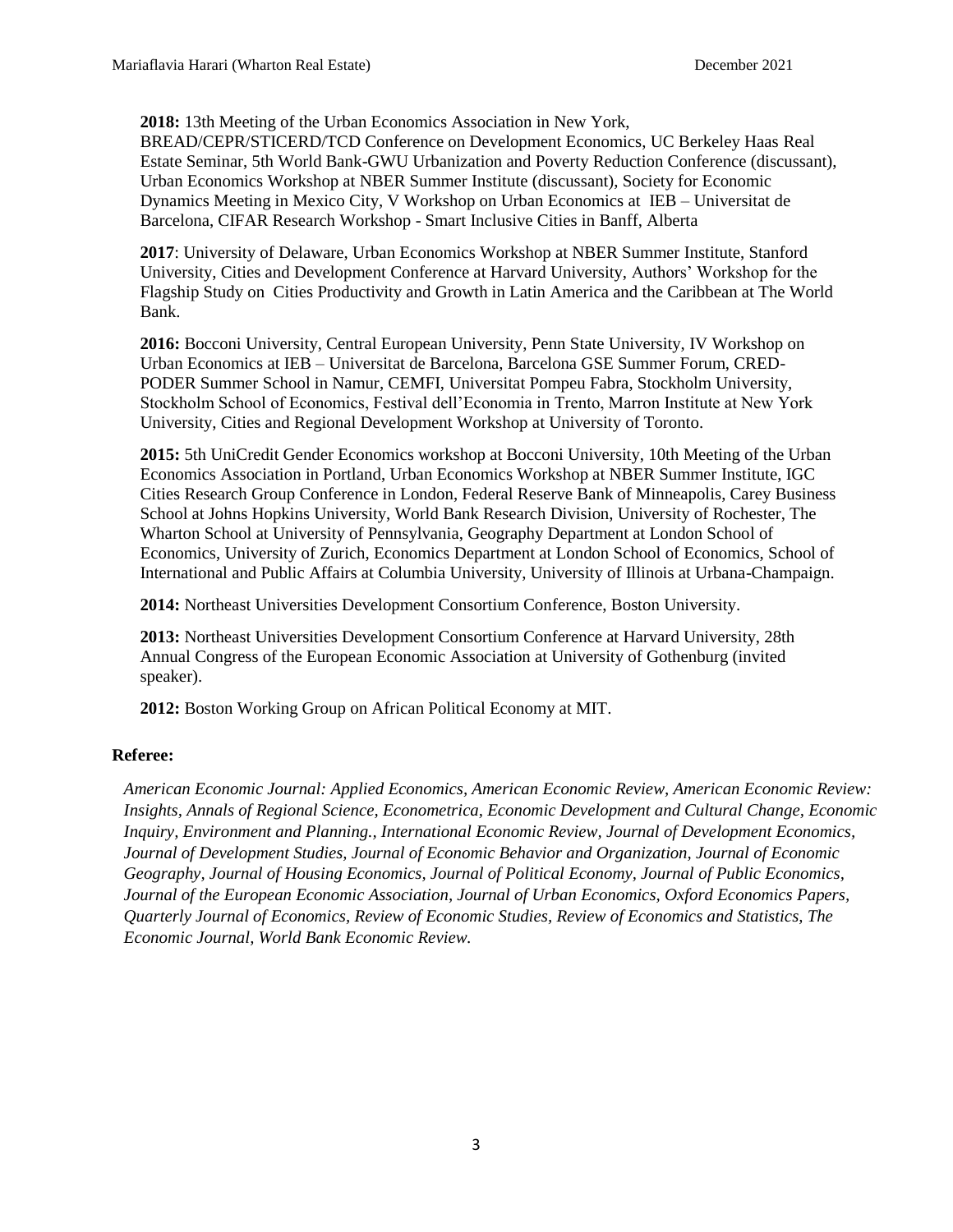### **Committees:**

| $2021 -$      | Wharton MBA advisor                                                                                       |
|---------------|-----------------------------------------------------------------------------------------------------------|
| 2021          | Econometric Society European Meetings, program committee member                                           |
|               | National Meeting of the American Real Estate and Urban Economics Association,<br>program committee member |
|               | 15 <sup>th</sup> meeting of the Urban Economics Association, program committee member                     |
| 2020          | Virtual meeting of the Urban Economics Association, program committee member                              |
| 2019          | 14 <sup>th</sup> meeting of the Urban Economics Association, program committee member                     |
| 2018-2021     | Wharton Real Estate Workshop, organizer                                                                   |
| $2018 - 2021$ | <b>Wharton Curriculum Innovation Committee</b>                                                            |
| 2018          | 13 <sup>th</sup> meeting of the Urban Economics Association, program committee member                     |
| 2015-2021     | Wharton Applied Economics Workshop, co-organizer                                                          |
| $2015 -$      | Wharton Applied Economics PhD admissions Committee                                                        |
| $2015 -$      | Wharton Real Estate Department junior recruiting committee                                                |

**Professional associations:** American Economic Association (AEA), American Real Estate and Urban Economics Association (AREUEA), Urban Economics Association (UEA).

**PhD Dissertation committees:** Sunny Lee, Wharton Applied Economics PhD, Rafael Pucci, INSPER São Paulo, Angela Gunn, Wharton Applied Economics PhD.

#### **FELLOWSHIPS, HONORS, AND AWARDS** 2009 – 2011 2007 – 2009

| 2016          | The Berger Scholar in Real Estate                                                              |
|---------------|------------------------------------------------------------------------------------------------|
| 2015          | UniCredit & Universities Foundation, UWIN Best Paper Award on Gender<br>Economics, 5th edition |
|               | UniCredit & Universities Foundation, "Foscolo Europe" fellowship, 6th edition<br>(declined)    |
| 2013          | MIT Travel Grant (for Graduate Students)                                                       |
| $2009 - 2011$ | "Albert Ando - Franco Modigliani" fellowship for graduate studies, MIT                         |
| $2007 - 2009$ | Bocconi Scholarship for Outstanding Students                                                   |
| 2006          | New York University Dean's Honor Roll                                                          |

## **GRANTS**

| 2017 | Wharton Global Initiatives, "Spatial Configuration of Cities and Real Estate Development in Indonesia", with Maisy Wong, \$19.000. |
|------|------------------------------------------------------------------------------------------------------------------------------------|
| 2016 | Dean's research fund                                                                                                               |